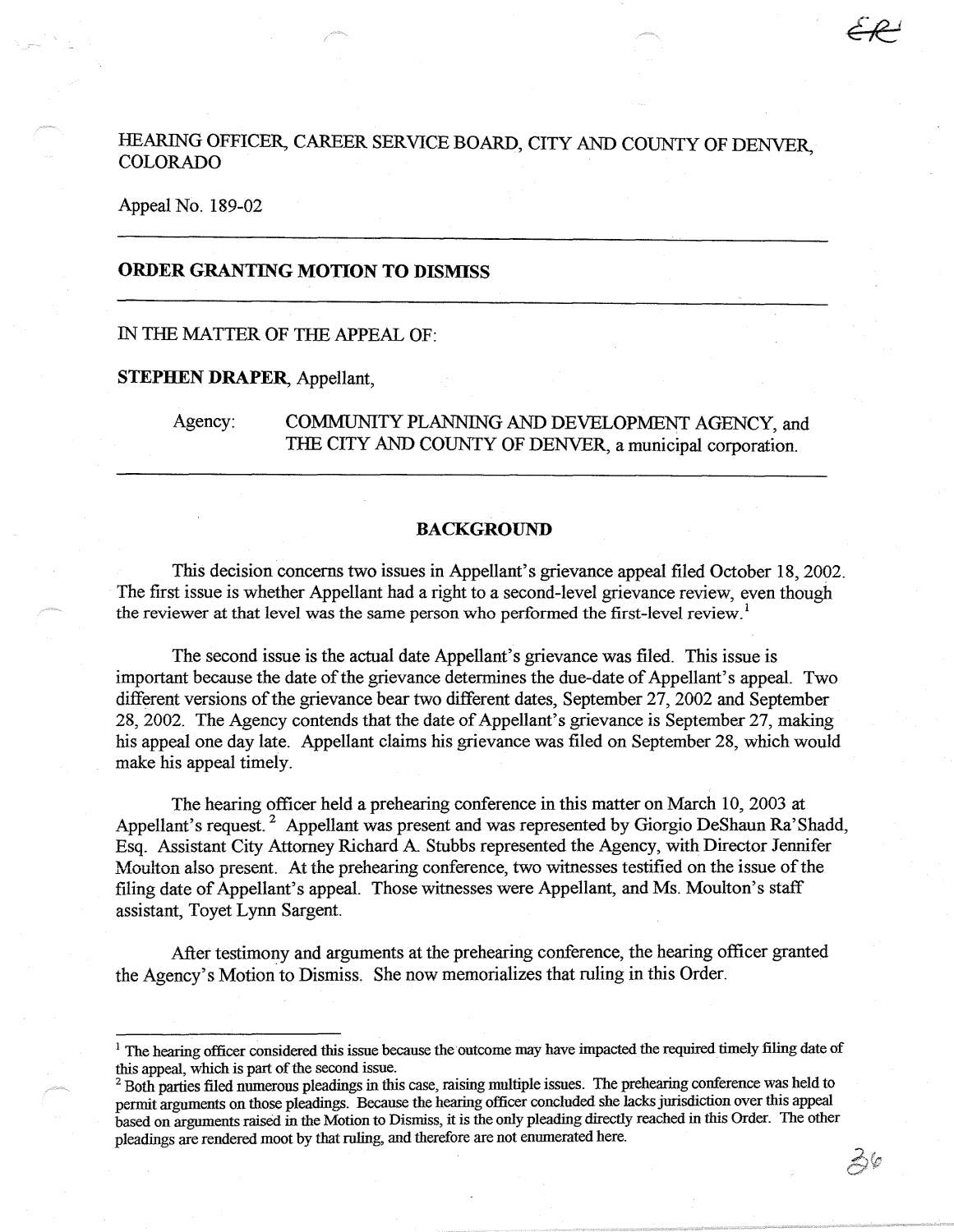## **FINDINGS OF FACT**

Based on the testimony and exhibits, the hearing officer finds the following to be fact:

- 1. Appellant received a written reprimand on September 18, 2003. *(See,* Exhibit A attached to Agency's Motion to Dismiss.)3
- 2. In response to his written reprimand, Appellant prepared a grievance form (the original of which was admitted at the prehearing conference as Exhibit B-1). Appellant testified he prepared this form on September 23, 2002, and then left it with his representative for later filing. Appellant credibly testified that he recalls this date because he left town for a funeral later that same day.
- 3. Appellant was then out of town at the funeral from late on September 23, 2002 until very late on Sunday, September 29, 2002 or very early Monday morning, September 30, 2002. To corroborate this testimony, Appellant offered leave slips for these dates ( admitted at the prehearing conference as Appellant's Exhibit 1).
- 4. The standard grievance form used by Career Service employees *(see,* Exhibit B-1) includes a certificate of service on the bottom third of the form. This certificate is supposed to be filled out by the person responsible for delivering or mailing the grievance. This person is supposed to fill in his or her name and the date of hand-delivery or mailing, and circle the manner of service (either hand-delivery or mailing). The purpose of the certificate of service is to record the identity of the person who served the grievance, the actual manner of service, and the date the grievance was served.
- 5. Appellant testified the portions of his grievance{Exhibit B-1) which he completed before leaving town for the funeral include all the block print above his signature line in blue ink, and the names "Stephen Draper" and "Jennifer Moulton," also block-printed in blue ink, in the certificate of service. The certificate thus reads in relevant part:

I STEPHEN DRAPER (grievant) hereby certify that I (circle one) hand delivered/mailed by U.S. mail/sent through interoffice mail, the foregoing first step grievance, addressed to JENNIFER MOULTON...<sup>4</sup>

6. Toyet Lynn Sargent was Jennifer Moulton's Staff Assistant at all relevant times. Ms. Sargent testified that she was the recipient of Appellant's initial grievance. Ms. Sargent knows Appellant. She testified that she received the filing from someone other than Appellant, and the server did not look familiar to her.

<sup>&</sup>lt;sup>3</sup> It is important to note that the Agency originally filed its Motion to Dismiss on February 26, 2003 without attachments. The Agency filed an amended version of the Motion with exhibits attached the following day, on February 27. Attachments referenced in this Order can be found in the February 27 version of the Motion to Dismiss. <sup>4</sup> Appellant also credibly testified he did not fill in the portion of the document indicating his attorney's name, address, and phone number, all of which appear in black ink in different handwriting than the handwriting on the top part of the form.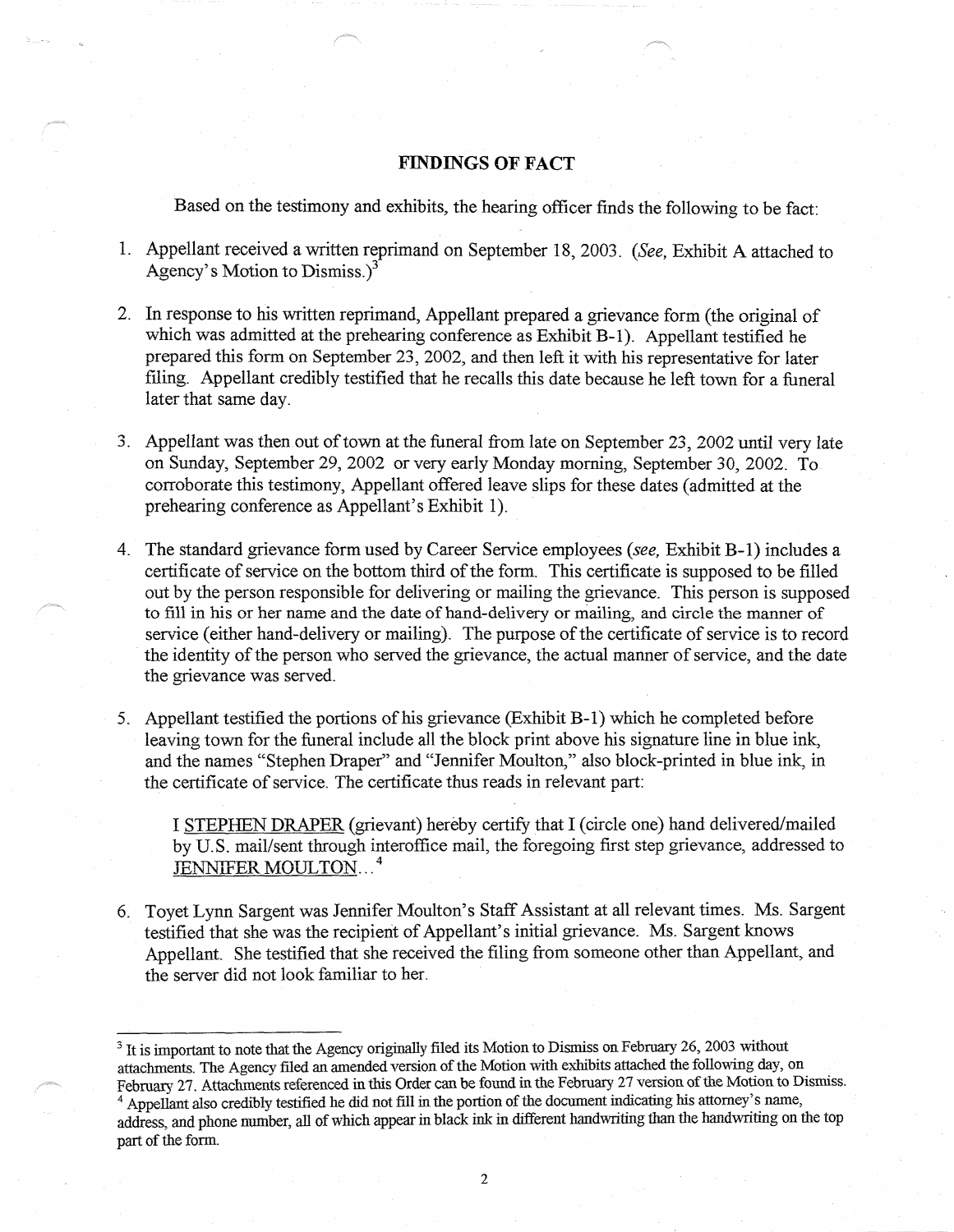7. Ms. Sargent testified that when she received the original grievance (Exhibit B-1) from the unfamiliar server, she made a copy of the grievance form, wrote the words "Received by Lynn Sargent 9/27/02 2:10 p.m." across the bottom of the copy, and returned the copy with the writing on it to the server *(see,* Exhibit B, attached to the Agency's Motion to Dismiss; hereafter "Exhibit B"). Ms. Sargent testified she then wrote the following on a green Post-It which she placed on the original grievance for later delivery to Ms. Moulton *(See,* Exhibit Bl):

> Rec'd 9/27/02 2: p.m. 9/27/02

- 8. The copy of the grievance Appellant's counsel filed with his appeal (Exhibit B) has Ms. Sargent's handwritten words across the bottom stating "Received by Lynn Sargent 9/27/02 2: 10 p.m." It is therefore the same copy made by Ms. Sargent and returned to the server at the time of delivery.
- 9. In addition to Ms. Sargent's handwritten note across the bottom of the copy, there are several other differences between the certificates of service on the original grievance (Exhibit B-1) and on the copy submitted with Appellant's appeal (Exhibit B). The differences imply that both documents were changed after Ms. Sargent made the copy. It is unknown who made these changes. The differences between the two documents include the following:
	- a) The date has been filled in by hand on both the original grievance (Exhibit B-1) and the copy (Exhibit B). However, the handwriting on the two documents is slightly different.
	- b) The date of "27<sup>th</sup> Sept 2002" has been written on the original grievance (Exhibit B-1), and the copy (Exhibit B). However, the day entered on the certificate of service on the copy (Exhibit B) appears to have been changed either from "28<sup>th</sup>" to "27<sup>th</sup>" or from "27<sup>th</sup>" to  $^{12}28^{th}$ ." In any event, the "7" and "8" are superimposed. This change does not appear on the original.
	- c) The words "hand delivered" are not circled on the original grievance form (Exhibit B-1 ), but are circled on the copy (Exhibit B).
- 10. Appellant credibly testified that he did not fill in the date or circle the words on either of these certificates, that he does not know who did, and that he did not hand-deliver a copy of the document. It is impossible for Appellant to have filed his grievance in Denver on either September 27 or 28, 2002 since he was out of town attending a funeral during that time.
- 11. The hearing officer takes adjudicatory notice that September 27, 2002 was a Friday, and that September 28, 2002 was a Saturday.
- 12. Ms. Sargent testified that city agencies are typically not open Saturdays, and that she was not at work on Saturday, September 28, 2002. Therefore, between the two dates of September 27 and September 28, 2002, it is more likely than not that date of September 27, 2002, which appears on both Ms. Sargent's hand note on both the copy (Exhibit B) and the Post-It she placed on the original (Exhibit B-1 ), is the date she received the grievance.

3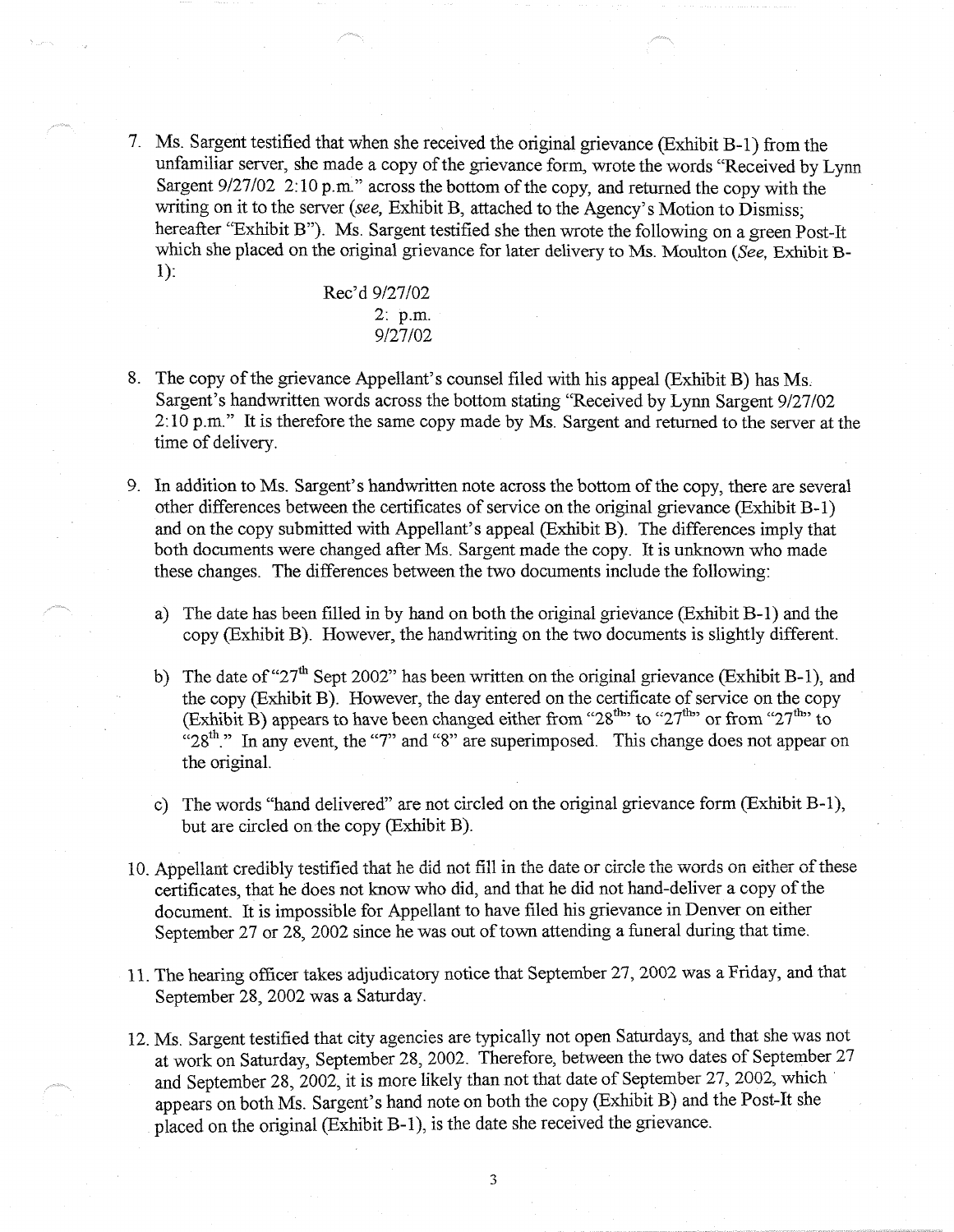- 13. Appellant's supervisor, Jennifer Moulton, is also the agency head. Ms. Moulton responded to Appellant's grievance on October 8, 2002, denying the grievance. Since Appellant's grievance was originally filed September 27, 2002, under CSR 18.-12 *(below)* the Agency's response was due ten days later, on October 7. Therefore the Agency's response on October 8 was one day late.
- 14. In the Agency's response, Ms. Moulton directed Appellant to treat the denial as to both Appellant's first- and second-level grievances, and to pursue an appeal as the next step in the process. *(See,* Exhibit D attached to the Agency's Motion to Dismiss.)
- 15. Appellant filed his appeal on October 18, 2002, ten days after Ms. Moulton filed her response to his first-level grievance on October 8, 2002.

#### **DISCUSSION AND CONCLUSIONS**

### **1. Appellant's challenge of the Agency's failure to provide a second-level grievance review.**

### *a. The Agency's action is not a violation of due process.*

Appellant first argues that his supervisor's simultaneous first- and second-level denials of his grievance *(see,* Exhibit D) violated Appellant's due process right to a second-level grievance review. The hearing officer disagrees.

Due process rights protect individuals from deprivations of "life, liberty, or property, without due process of law." *See*, U.S. Const. Amd. 14. The United States Supreme Court has said that "[t]he first inquiry in every due process challenge is whether the plaintiff has been deprived of a protected interest in 'property' or 'liberty'... *Only after finding the deprivation of a protected interest* do we look to see if the ... procedures comport with due process."<sup>5</sup> Similarly, the Tenth Circuit has held that there must be a demonstrated deprivation of a protected property or liberty interest before the question of the "appropriate" level of process is even examined.<sup>6</sup> The Court has further clarified that "[t]he standard for the existence of a property right *in employment*  is whether the plaintiff has a legitimate expectation of *continued employment.* "7 "[D]amage to 'prospective employment opportunities' is too intangible to constitute a deprivation of a liberty (or property) interest."<sup>8</sup>

This case does not give rise to due process protections for two reasons. First, the grievance in this case concerns a written reprimand. While written reprimands might have some *potential future* affect on the pay, status or tenure of Appellant's position, there is no adverse impact on Appellant's *current* employment conditions.

 $6$  Greene v. Barrett, 174 F.3d 1136, 1140 (10<sup>th</sup> Cir. 1999).

<sup>8</sup> Workman v. Jordan, 32 F.3d 475, 481 (10<sup>th</sup> Cir. 1994), quoting Phelps v. Wichita Eagle-Beacon, 886 F.2d 1262, 1269 (10th Cir. 1989).

American Mfg. Mut. Ins. Co. v. Sullivan. 526 U.S. 40, 59; 119 S.Ct. 977, 989 (1999) (emphasis added) citing U.S. Const. Amd. 14, and Mathews v. Eldridge, 424 U.S. 319, 332 (1976).

 $\frac{1}{2}$  Hennigh v. City of Shawnee, 155 F.3d 1249, 1253 (10<sup>th</sup> Cir. 1998) (emphasis added).

<sup>&</sup>lt;sup>9</sup> See, Workman v. Jordan, *above*, at footnote 8.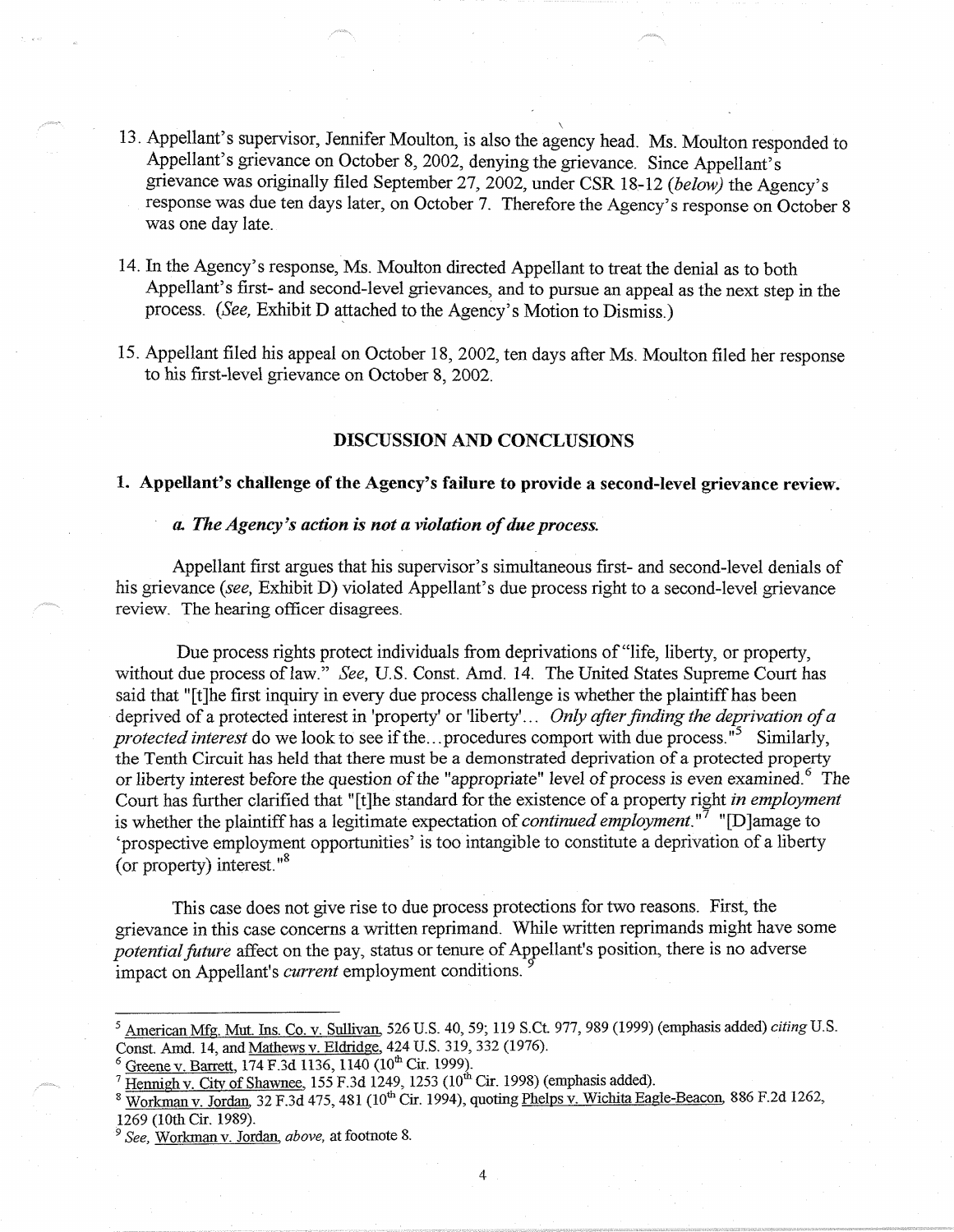Second, the grievance process only provides a forum for dialogue between an employee and an agency before the issue reaches an appeal. If any process is due, that process is provided for in this appeal.

For these reasons, there is no infringement in this case giving rise to due process protections as they are provided in the governing case law. Therefore, Appellant's due-process challenge must fail.

## *b. The Agency's action is not a violation of CSR* **.J** *8-12.*

· Appellant next asserts that CSR 18-12, governing the grievance process, provides him the right to a second-level grievance, and that the Agency deprived him of that right. CSR 18-12 states as follows in relevant part:

- I. Form: The grievance shall be presented in writing and shall be dated ... The grievance form shall have a certificate of mailing or certificate of hand delivery which indicates the date the grievance was placed in the mail or was hand delivered to the immediate supervisor.
- 2. Filing with Supervisor: The employee shall present a grievance to the immediate supervisor within ten (10) calendar days after notification of the action which gives rise to the grievance. The supervisor shall consider the grievance and within ten (10) calendar days give the employee dated, written notice of a decision. The immediate supervisor's written decision shall contain a certificate of mailing or certificate of hand delivery which indicates the date the supervisor's decision was mailed or hand delivered to the employee...
- 3. Filing with the Agency Head: If the response of the immediate supervisor does not resolve the grievance and the employee wishes to pursue the grievance further, the employee shall present the grievance to the head of the agency, or designee, within ten  $(10)$  calendar days after receiving the decision of the immediate supervisor. The grievance form filed with the agency head or designee must contain a certificate of mailing or certificate of hand delivery.

*If the immediate supervisor has not responded to the grievance within ten (10) calendar days* and the employee desires to pursue the grievance further, the employee must present the grievance in writing to the head of the agency or designee *no later than ten (10) calendar days after the supervisor's response was due. The form filed* with the head of the agency or designee must contain a certificate of mailing or hand delivery.

The head of the agency, or designee, shall consider the grievance and shall give the employee dated, written notice of a decision within ten (10) calendar days from the date contained on the certificate of mailing or certificate of hand delivery. The written decision from the agency head or designee shall contain a certificate of mailing or certificate of hand delivery ...

5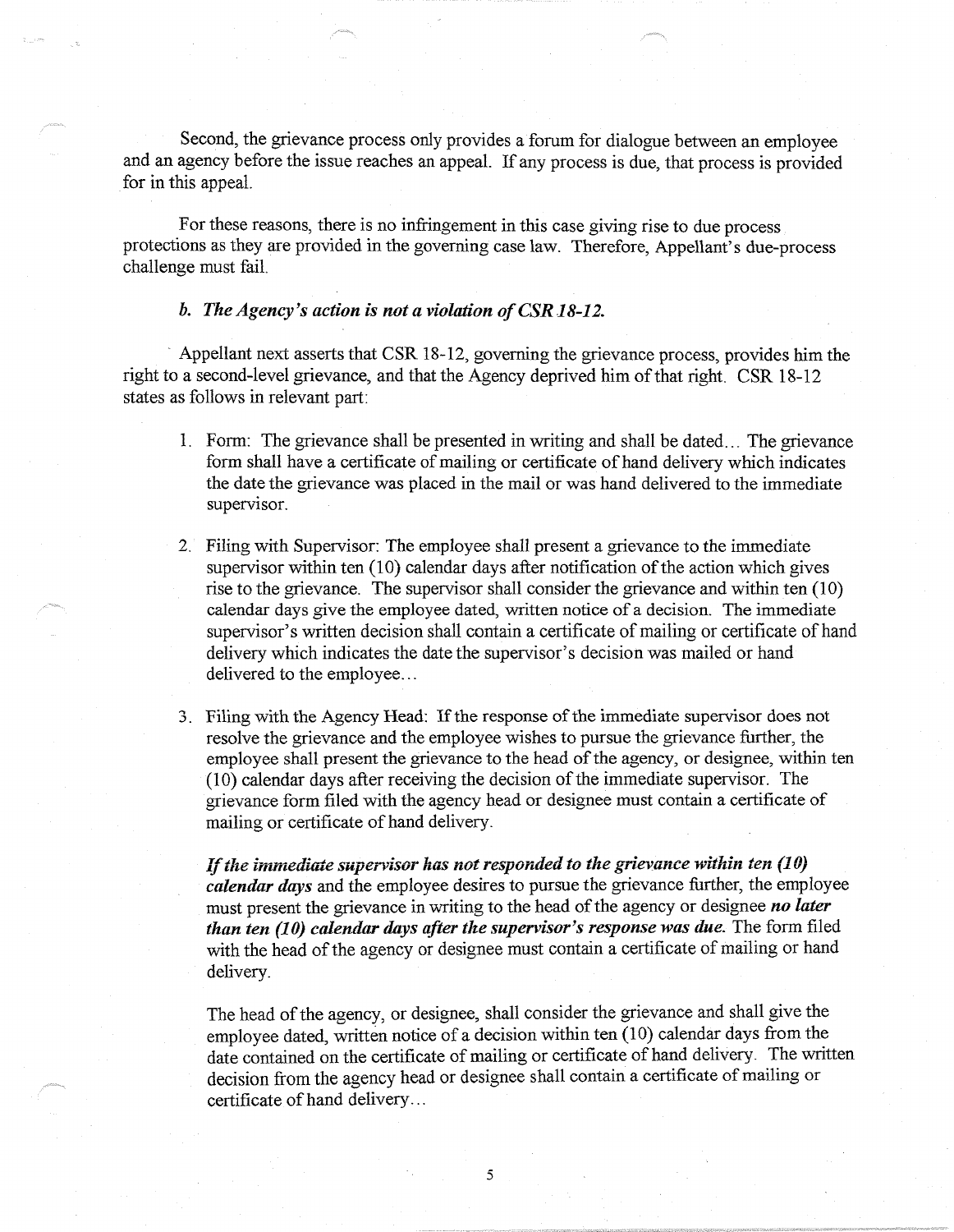4. Filing with the Career Service Authority: If the employee still feels aggrieved after receipt of this decision, *or the agency head has not responded within ten (10) calendar days,* and the grievance concerns an alleged violation of the Charter provisions relating to the Career Service, ordinances relating to the Career Service, or the Career Service Rules, and the employee wants to pursue the grievance further, the employee must appeal to the Hearings Officer of the Career Service Board in accordance with the provisions of **Rule 19 APPEALS ...** 

#### (Italics added.)

Appellant argues that the Agency's simultaneous treatment of both his first- and secondlevel grievances violated this rule. The Agency responds that since Appellant's immediate supervisor was the agency head, there would have been no purpose to be served by a second-level grievance.

This dispute requires the hearing officer to interpret the above CSR rule. The Colorado Supreme Court has spoken at length to the issue of rule interpretation. The fundamental responsibility in interpreting the rules is to find and give effect to the promulgator's intent in enacting them.<sup>10</sup> If that intent is not readily discernible from the language, then the hearing officer may rely on other factors to determine the meaning of the rule, including prior case law, the consequences of a given construction, and the end to be achieved by the regulation.<sup>11</sup> In the end, the hearing officer "should give effect to each word and construe each provision in harmony with the overall statutory design, whenever possible.<sup>"12</sup> However, interpretations which yield absurd results are disfavored.<sup>13</sup> "The intention of the (promulgator) prevails over a literal interpretation of the statute that would lead to an absurd result."<sup>14</sup>

The apparent intent of CSR 18-12 *(above)* is to provide a mechanism for an employee and an agency to engage in a dialogue about a dispute, to see if the dispute can be resolved in that manner first before seeking a formal appeal. The rule states both the supervisor and the agency head "shall" respond to Appellant's grievance. The rule thus provides for two separate agency officials to review the grievance.

However, the italicized portions of CSR 18-12 *(above)* contemplate situations where both the supervisor and the agency head fail to respond. The rule places the burden on the employee to pursue the grievance process, despite the Agency's inaction.<sup>15</sup> In harmonizing the entire text of the rule, if the language permitting such inaction is to have any meaning, it must mean that Agency participation in the grievance process is voluntary at both levels, not mandatory, as Appellant's argument implies.

<sup>&</sup>lt;sup>10</sup> Reg'l Transp. Dist. v. Lopez, 916 P.2d 1187, 1192 (Colo. 1996); Lakeview Assocs. v. Maes, 907 P.2d 580, 584 (Colo. 1995).

<sup>11</sup>*See,* § 2-4-203, 1 C.RS. (1999); Schubertv. People, 698 P.2d 788, 793-94 (Colo. 1985).

<sup>&</sup>lt;sup>12</sup> City of Florence v. Bd. of Waterworks, 793 P.2d 148, 151 (Colo. 1990).

<sup>&</sup>lt;sup>13</sup> Reg'l Transp. Dist. v. Lopez, 916 P.2d 1187, 1192 (Colo. 1996).<br><sup>14</sup> Hall v. Walter, 969 P.2d 224, 229 (Colo. 1998).

<sup>&</sup>lt;sup>15</sup> This rule also works to the employee's advantage, since it eliminates the delay that might be caused by an official who is slow to respond.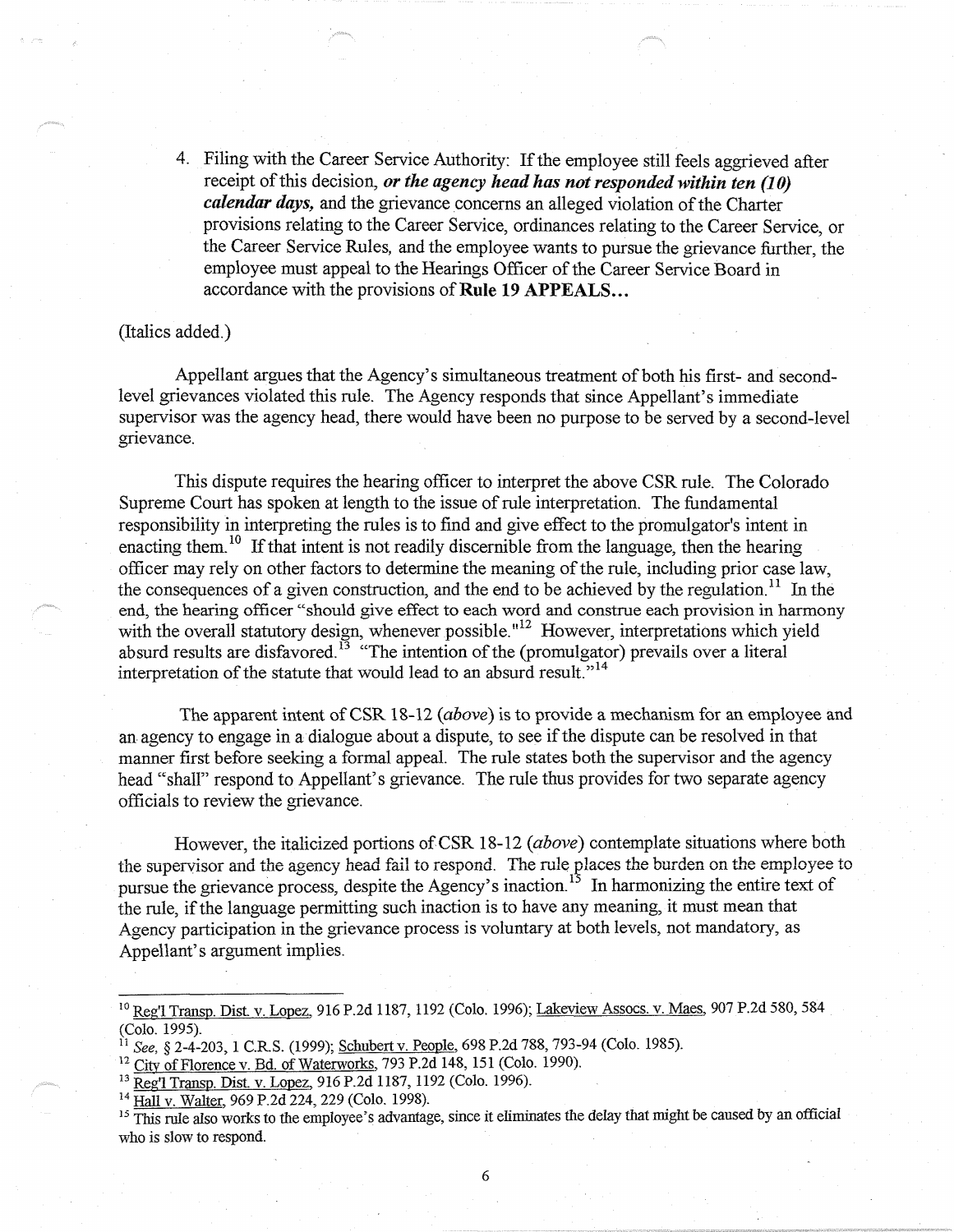Moreover, the rule is silent with respect to situations where the supervisor and the agency head are the same person, as they are in this case. In the absence of any specific guidance in the rule, as a practical matter the Agency had to do *something.* There were only two apparent alternatives.

The first alternative would be to require Appellant to re-file the grievance with an individual who had already reviewed and denied it, as Appellant argues is the correct interpretation. Appellant's interpretation requires an employee to seek another review by an individual who has already reviewed the request. This literal interpretation places form over substance, serves no purpose, and therefore leads to an absurd result.

The second apparent alternative would be for the agency head to simultaneously handle the grievance at the first and second levels, and instruct the employee to proceed with an appeal. The Agency did so in this case. While Appellant complains this violated his right to a second review, he has offered no other alternatives on how to achieve such a second review. In the absence of any more reasonable alternatives, the Agency's chosen application in this case is the more reasonable of the two apparent alternatives.

For all these reasons, the Agency's action in merging Appellant's first- and second-level grievances was not in violation of CSR 18-12 *(above)* where the immediate supervisor is the same person as the agency head.

#### **2. The date Appellant's grievance was filed.**

Appellant argues that his representative filed the grievance on September 28, 2002, meaning that the Agency's response was due on October 8, 2002 under CSR 18-12 4 *(above).*  Appellant asserts that therefore his appeal on October 18, 2002 was timely filed within ten days of the Agency's grievance denial, as required under CSR 18-12 4. The Agency responds that the evidence presented during the hearing shows that Appellant's appeal was actually filed on September 27, not September 28, making the Agency's response, and in turn Appellant's appeal, one day late.

## *a. Appellant's grievance was filed on September* 27, *not September 28.*

The evidence establishes by a preponderance that Appellant's grievance was filed September 27, not September 28. First, in 2002, September 28 fell on a Saturday. City agencies are not typically open on Saturday. The recipient of Appellant's grievance, Ms. Sargent, testified she was not in the office on Saturday, September 28, 2002. Ms. Sargent hand-wrote "Received by Lynn Sargent 9/27/02 2: 10 p.m." across the bottom of the copy she returned to the server (Exhibit B). Ms. Sargent also wrote the same date on a Post-It, which she placed on the original grievance form (Exhibit B-1).

In addition, the certificate on the copy indicating a date of September 28 (Exhibit B), relied upon by Appellant, differs in several ways from the original, which indicates a date of September  $27$  (Exhibit B-1). The handwriting bearing the date on the original is different than the handwriting on the copy. Both are different than Appellant's handwriting. Appellant did not fill these in and did not deliver the document. The identity of the server remains unknown. The date

7